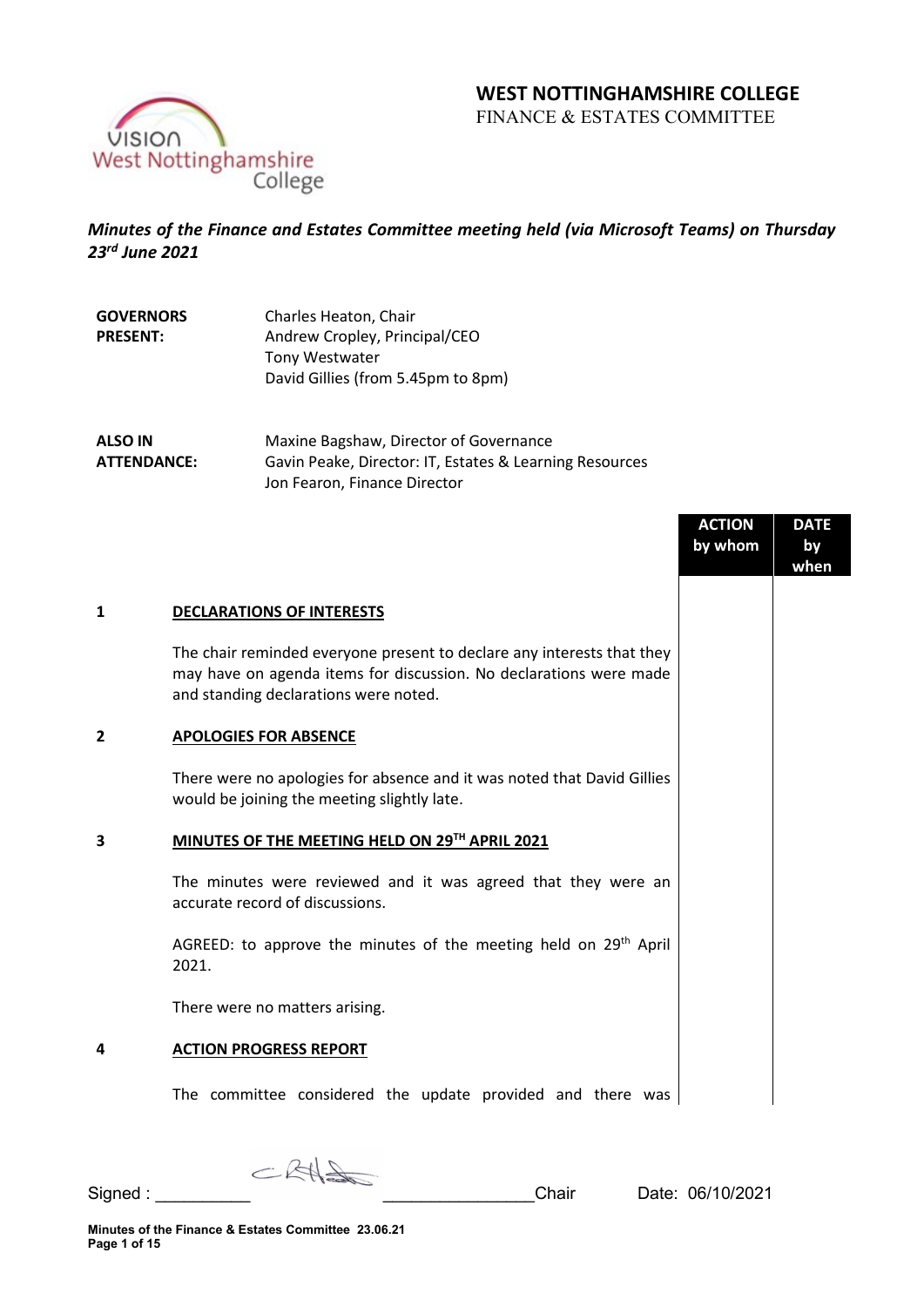discussion on a number of items:

- In relation to the updated expenses policy, it was explained that changes are to be made to align with the HR system updates and that there has been a slight delay in relation to this. The finance director confirmed that there were no real risks associated with the existing policy and that the update intends to just clarify a few minor issues, e.g. hotel stays, travel expenses, etc. The aim is to use the HR system to ensure automated compliance, e.g. requiring staff to upload their own car insurance documents. The committee asked what a realistic completion date is and were advised that this is December 2021. The committee confirmed that they were satisfied with the time extension requested, given the minimal risks and assurance that the policy is being policed. They acknowledged that, in reality, this is a historic issue rather than current.
- In relation to the pay report, the finance director advised that it was not available in time to present to this meeting; therefore, it was agreed that he would circulate to committee members outside of the meeting.
- In relation to the debtor report planned, the finance director explained that are only a very small number of debtors and that this is something that will be covered in the balance sheet discussions later in the meeting.

AGREED: to note the content of the update provided.

# **5 BALANCED SCORECARD REPORTING – PROGRESS WITH ESTATES WORKS**

The detailed report provided was considered and the committee were advised that the college is now down to the last £1,700 to spend. There are only small items that are still outstanding, and he provided assurance that all funds will be spent. The committee were advised that the carpet has arrived at Chesterfield Road on time, which is a relief. In relation to Refined, the roof works planned are now starting and will continue for a period of eight weeks.

The committee were advised that there has been a huge amount of work done at Chesterfield Road, and the only risk that is starting to emerge is in terms of the delivery of supplies in most areas. He indicated that there was a particular challenge regarding anything ordered that includes a microchip and that the lead in time for many items has been considerably extended. He advised that the Chesterfield Road site will be operational and ready for the start of the year but may not be ready to 'showcase' the site to new parents over the summer.

The committee were advised that the garden works at Refined cannot be started until the roof work is completed and, therefore, this will take

 $CRH=$ Signed : \_\_\_\_\_\_\_\_\_\_ \_\_\_\_\_\_\_\_\_\_\_\_\_\_\_\_Chair Date: 06/10/2021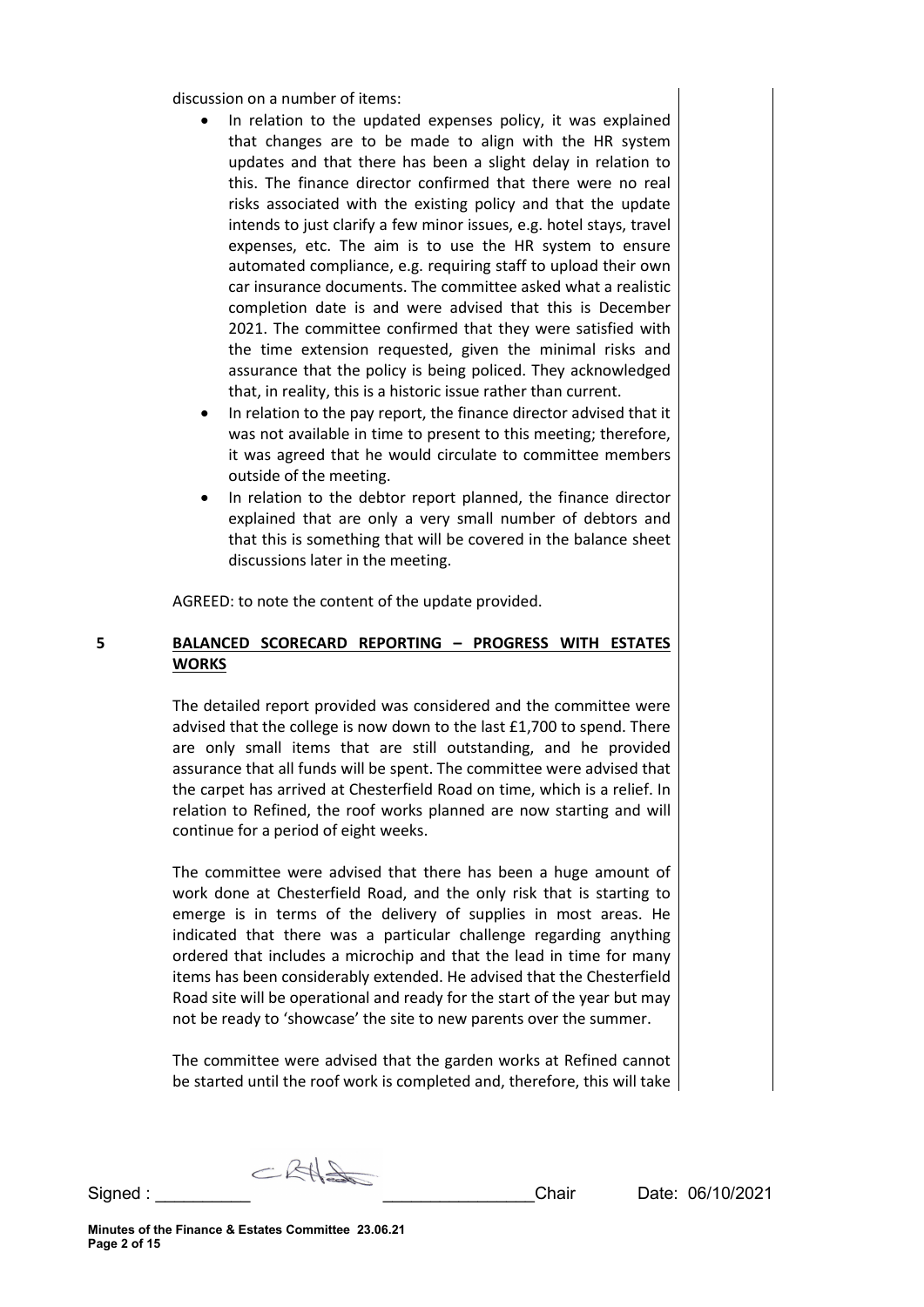place in September. It is envisaged that this is the only aspect that will not be completed over the summer.

All agreed that the college had done really well to undertake the works required and spend the funding in quite difficult supply and demand situations.

AGREED: to note the content of the update provided.

# **6 RISK REPORT**

The finance director introduced this item and indicated that, as the college is now coming to the end of the year, it is pleasing that, in the main, risks had been managed and mitigated. The only remaining red RAG-rated risk is in relation to the ESFA cap on franchising. He confirmed that this was something that the college has known about for a while, and is planning for, and that there will be a change in delivery model, which will be a key feature going forward.

(David Gillies joined the meeting at 5.45pm)

The committee were advised that the risk register will be rewritten for 21/22 and a particular risk that will be highlighted is in terms of the risks associated with planning for growth. Student demand for courses is significant for a number of reasons, including COVID and the new sixth form centre. He confirmed that there will be a need to review numbers very carefully and advised that the college currently sits 900 acceptances up on the prior year position; however, it is acknowledged that all of these students may not turn up at the start of the academic year. The committee were advised that the trend of acceptances is not diminishing and that the momentum is really strong.

The finance director described the 2020/21 risks as being associated with getting to a stable position and said that COVID has not significantly impacted (i.e., the college has been able to adapt).

The committee asked what the likely level of student drop-off is in terms of acceptances/turn-ups. The finance director indicated that the college believes that 900 is high but that it is very likely that the college will be 500 learners up on the current year. The CEO confirmed that the college is very inclusive and, therefore, tries very hard to accommodate all student applications, if student needs can be met, and that, if they can't, there is a very distinct process to deal with these.

The committee were reminded that the risk in this area relates to lagged funding and that there is no certainty regarding in-year growth funding, which will be a challenge to manage. The principal confirmed that the college is clear in relation to the entry requirements and,

CRASO Signed : \_\_\_\_\_\_\_\_\_\_ \_\_\_\_\_\_\_\_\_\_\_\_\_\_\_\_Chair Date: 06/10/2021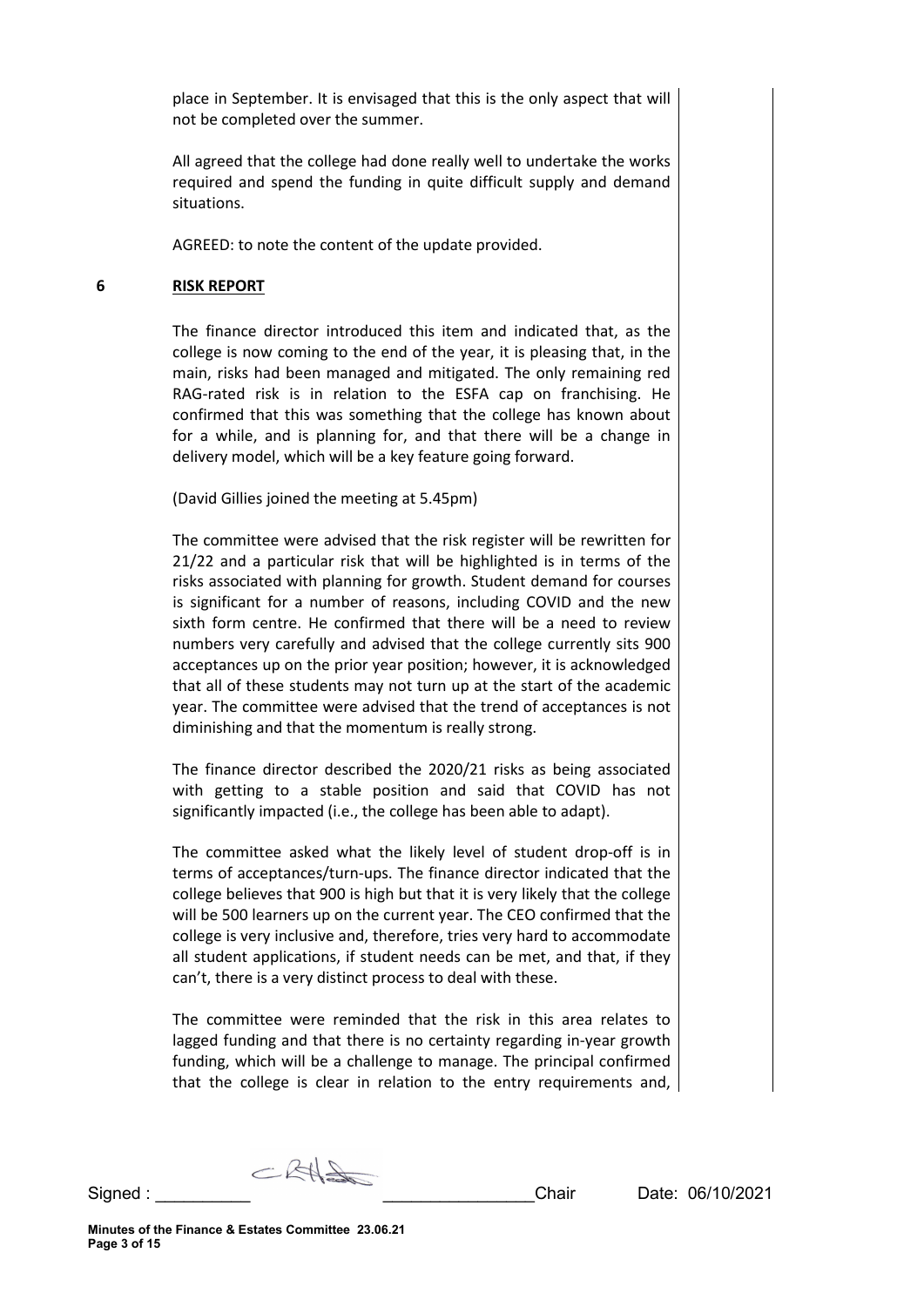potentially, TAGs may impact upon the level of course that is appropriate for any individual. He confirmed that the college does anticipate having to manage some ability challenges.

In relation to A-Levels, the college is 300 students up in terms of applications. Whilst it is known that not all will come, as some will stay in school sixth forms, this is still a significant increase. The college is seeing applicants with grade 8 and 9 expectations, which is highly likely to lead to continuing interest and improving performance. The principal advised that having more students allows the college to offer more subjects, which again will help to continue the recruitment momentum in future years.

The committee were advised that the college has introduced some waiting lists for some courses, e.g. Level 3 Animal Care. He confirmed that there are very thorough plans in place to make sure students are given really clear information in terms of expectations, i.e. the amount of work involved in each course, and that this may result in some movement across programmes.

The committee asked what the constraining factors are in terms of being able to respond to growth. The principal indicated that these are:

- estate capacity, i.e. the actual physical space available
- staff capacity/staff recruitment
- lagged funding and the financial risks associated with this; it is believed that the value of the growth risk is circa £600k.

AGREED: to note the content of the update provided.

#### **7 MONTHLY MANAGEMENT ACCOUNTS – MAY 2021**

The finance director introduced his comprehensive report. Key matters noted were:

- The college has reforecast the outturn income position in relation to AEB.
- Apprenticeship income has been reduced.
- In-month performance for EBITDA is good.
- Pay costs are slightly ahead but are more in line with the plan. Some posts will cease in June, e.g. COVID-related positions and some temporary/agency staff. COVID has meant an extended delivery year, which means that some costs have carried on for longer than originally envisaged.
- College will see some pay cost savings in July.
- In relation to non-pay when grant-funded items are excluded, the college is on target.
- College has done well to achieve non-pay savings.
- AEB outturn from direct delivery is expected to be £2.7 million.
- Treatment of bksb is outside core operational activity. The

 $CKH\rightarrow$ Signed : \_\_\_\_\_\_\_\_\_\_ \_\_\_\_\_\_\_\_\_\_\_\_\_\_\_\_Chair Date: 06/10/2021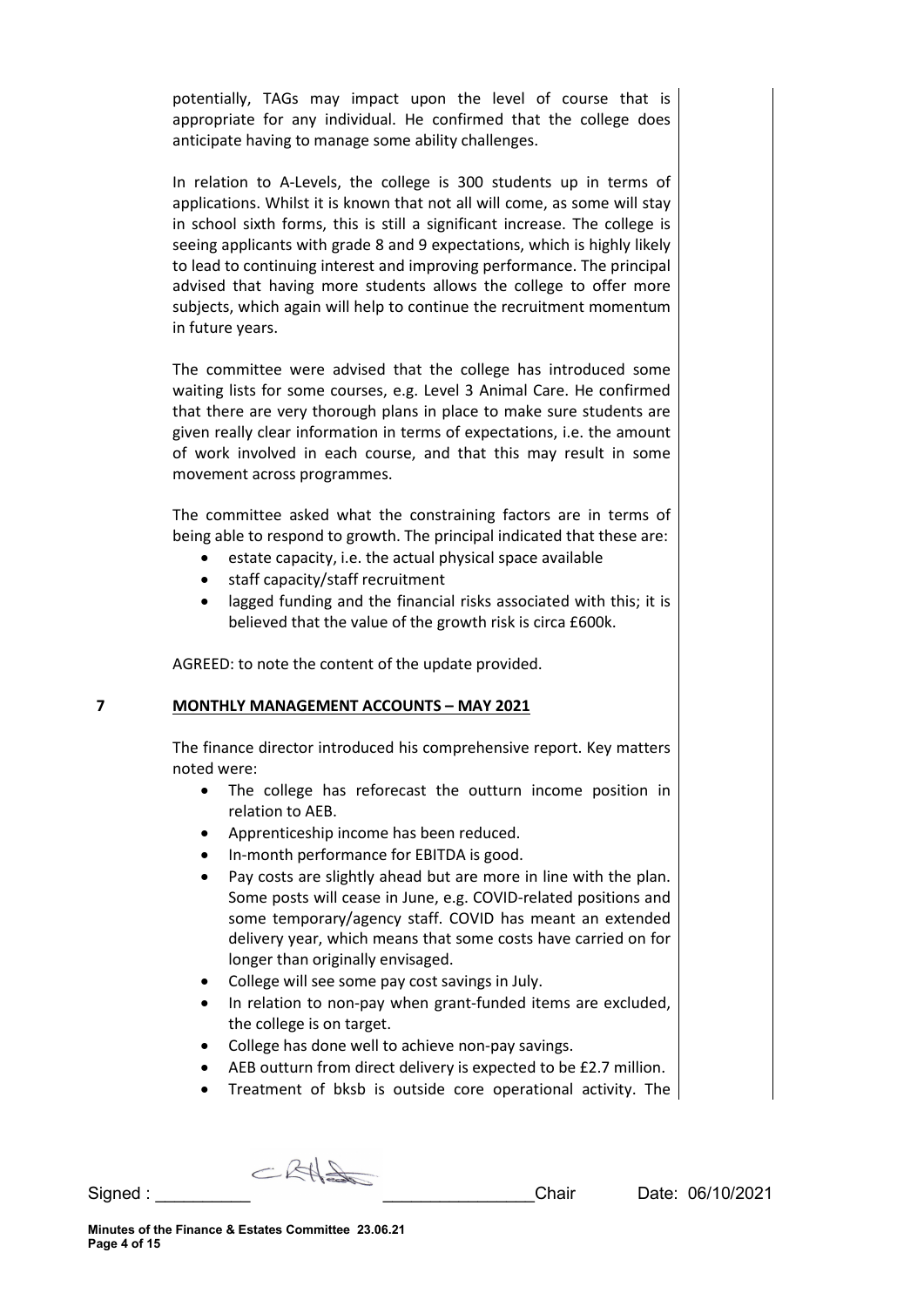management accounts focus on the performance of own college business without getting distracted by other matters. That said, the college will account for bksb income generation in the annual accounts for the period that it continued to be owned by the college.

The committee specifically noted the position in relation to temporary pay costs and questioned whether the overspend is anticipated to occur again at the same level. The finance director indicated that this is not anticipated, not if the situation with COVID does not continue. He advised that the college has had to use 'cover' when staff were not available and, in addition to this, there was additional staffing to support testing when students came back to site. He advised that the college's priority has been to ensure that teachers remain in the classroom and, therefore, it has brought in agency staff to support the other operational aspects required.

The committee were given assurance that the college is trying really hard to replace agency staff with permanent employees and that, in terms of the budget, additional staffing costs have not been factored in at the level seen this year on a continuing basis. The committee were advised that construction provision has circa 65%-70% of the agency costs incurred and that, to try and address this, the college is trying to be flexible in terms of recruitment options. The other area that has had high agency/cover costs is health and social care.

The committee then went on to discuss the cash flow position at page 9 and it was explained that, as a consequence of the forecast and outturn position envisaged for AEB, this means a significant amount of cash will need repaying in December 2021. This will lead to a big dip in the cash flow forecast, with up to £2.3 million cash to repay. This then takes the college down to a low point of £4.3 million. However, all acknowledged that this was still a robust position. The committee were advised that March is also a challenging month, as the ESFA typically pay less on profile that month, and that this is something that happens each year.

One member of the committee made an observation in relation to accrued expenses on the balance sheet. It was explained that a large amount of this relates to grants, and the committee therefore questioned whether it is worth separating out and providing a deferred income breakdown. The finance director confirmed that he would provide a summary analysis table within the monthly management accounts going forward. He explained that colleges receive the cash in advance, which is significant for the first three months of the year but then reduces. Colleges always tend to have a cash peak at the start of the year. A challenge from the committee was to present deferred income as a separate line within the accounts.

June 2021

 $CKH\rightarrow$ Signed : \_\_\_\_\_\_\_\_\_\_ \_\_\_\_\_\_\_\_\_\_\_\_\_\_\_\_Chair Date: 06/10/2021

Finance Director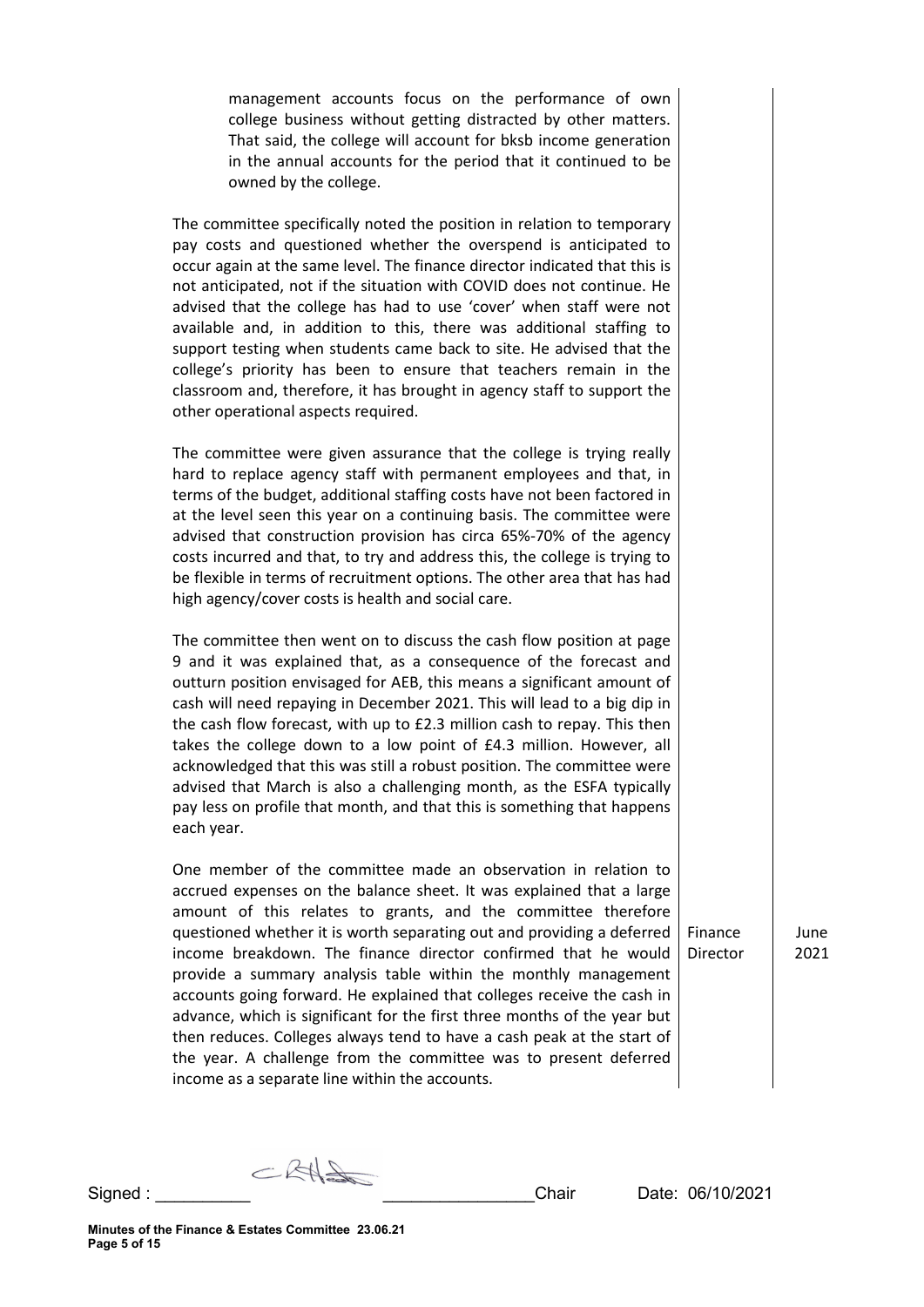One member of the committee noted that the transfer from the bksb bank account was negative and asked why this was the case. It was explained that the college was due a proportion of the cash and not all of it. The finance director envisages that this may just be a timing issue regarding the treatment month by month.

The committee asked for further information regarding the debtors analysis. The finance director indicated that the bad debt and debt which is 90+ days old relates to one subcontractor, in the main. The committee asked whether it was possible to remove this. The finance director indicated that he would explore the potential to formally write this off within the management accounts but still pursue it externally. He indicated that the real level of bad debt is circa £30k and the longerterm debt is £140k, which is not of significant concern given the turnover of the college.

The committee then discussed the financial health indicators and asked what the college would need to do to get to 'outstanding' rather than 'good'. The finance director explained the range of options and confirmed that he would refine the targets for 21/22. The committee agreed that the position in relation to grants distorts the calculation as there is no margin, i.e. in and out activity, and they questioned whether this could be made clearer within the management accounts.

A challenge from the committee was to always compare like with like, i.e. monitoring performance of the college without bksb activity included.

AGREED: to note the content of the update provided.

#### **8 CURRICULUM PLAN 2021/22 – CONTRIBUTION ANALYSIS**

The finance director presented his report and explained that it provides an insight into the curriculum planning process. When going forward, there will be a sharper focus on contribution analysis within the management accounts for 21/22. He explained that the college would be completing a more granular analysis regarding performance rather than simply focusing on financial stability, which has been the goal for the last few years.

The finance director referred the committee to option A set out in the report, and he explained that this is what the curriculum plan would look like if the college permitted all of the resources required. This is based on student numbers of 3,592. He confirmed that the college has not allowed over-optimism within curriculum planning. Whilst recognising growth, the college has not been overly optimistic and, therefore, the position could be better than this.

 $CRA$ Signed : \_\_\_\_\_\_\_\_\_\_ \_\_\_\_\_\_\_\_\_\_\_\_\_\_\_\_Chair Date: 06/10/2021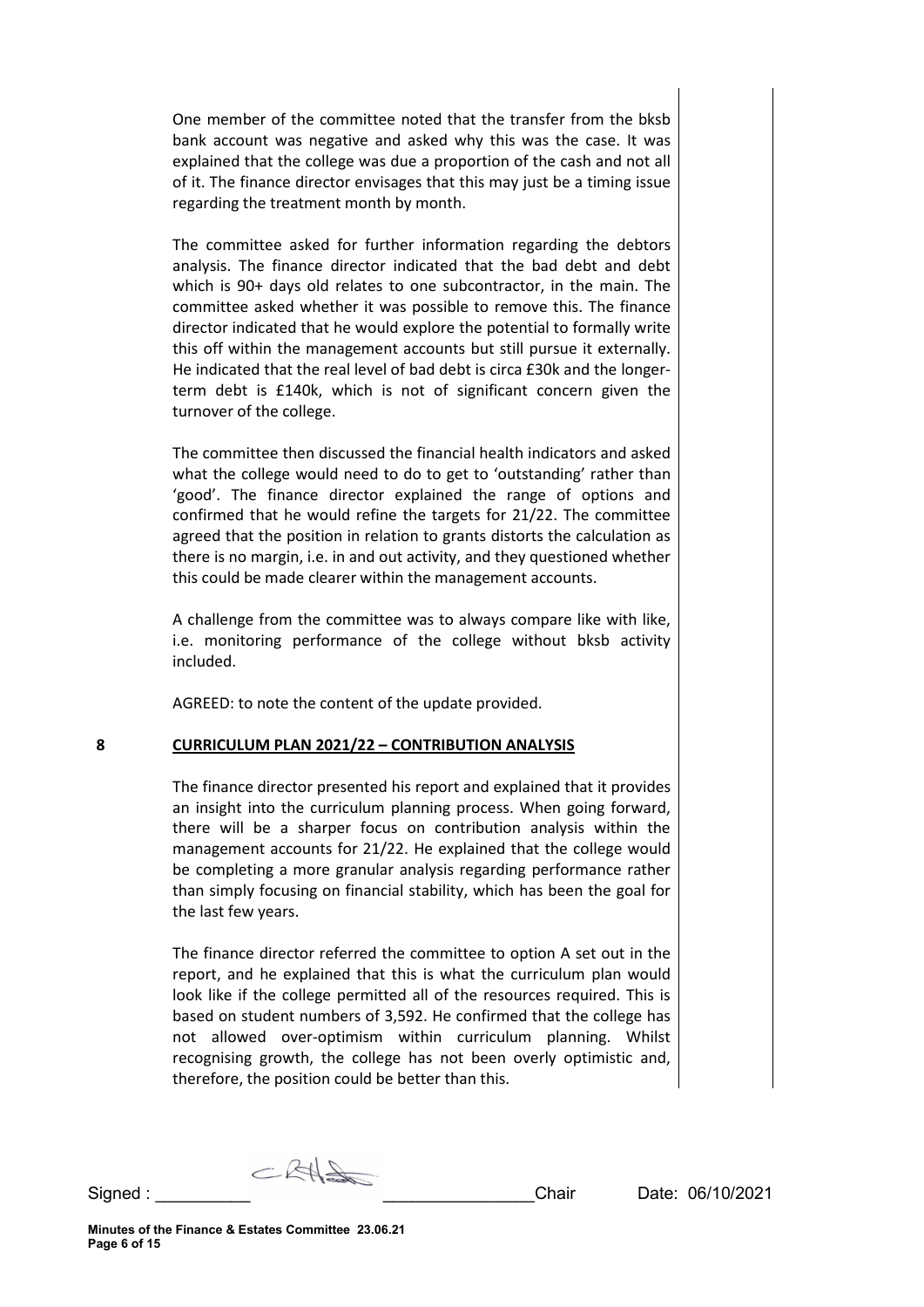He drew the committee's attention to the detailed team breakdowns and confirmed that staff now have the time going into next year to really focus on this aspect.

In terms of the data provided, there are a number of areas of focus and these were summarised.

- 1) Foundation Studies key points noted were:
- The college does not think that the issues that exist relate to fundamentals.
- The provision also brings in additional revenue which the college does not credit to this area and allocates to central services instead.
- This area has a very special relationship with the local authority, which includes extra expectations and requirements, and it is not clear whether these are all being factored into the costs.
- Contribution is 38%.
- The college needs to better understand and may have to change the mode of operating. The college is going to go back to first principles and undertake a review so as to be able to agree clear methodology for calculation moving forward.
- 2) Catering and Relish key matters noted were:
- Services have really negatively been impacted by COVID and, therefore, a very cautious approach has to be taken in terms of revenue.
- Contribution is 43% and, ideally, the college would like to see it at the 55% mark.
- The college will look at key assumptions and the operating model: for example, the level of remitted non-teaching time.
- 3) Access Studies key matters noted were:
- There is a need to review this and, particularly, how technology is used. This may help to address some of the attendance concerns.
- The college wants to add a blend of flexible learning to the offer.
- That said, the contribution percentage won't ever go above the mid-40s because of the type of provision.
- 4) Music key matters noted were:
- There needs to be a deep-rooted review in this area.
- Recruitment in terms of student numbers is down and the college is seeing a reducing market share.
- Music is not a key priority area for development locally.
- 5) Business apprenticeships key matters noted were:

 $C$ RH

Signed : \_\_\_\_\_\_\_\_\_\_ \_\_\_\_\_\_\_\_\_\_\_\_\_\_\_\_Chair Date: 06/10/2021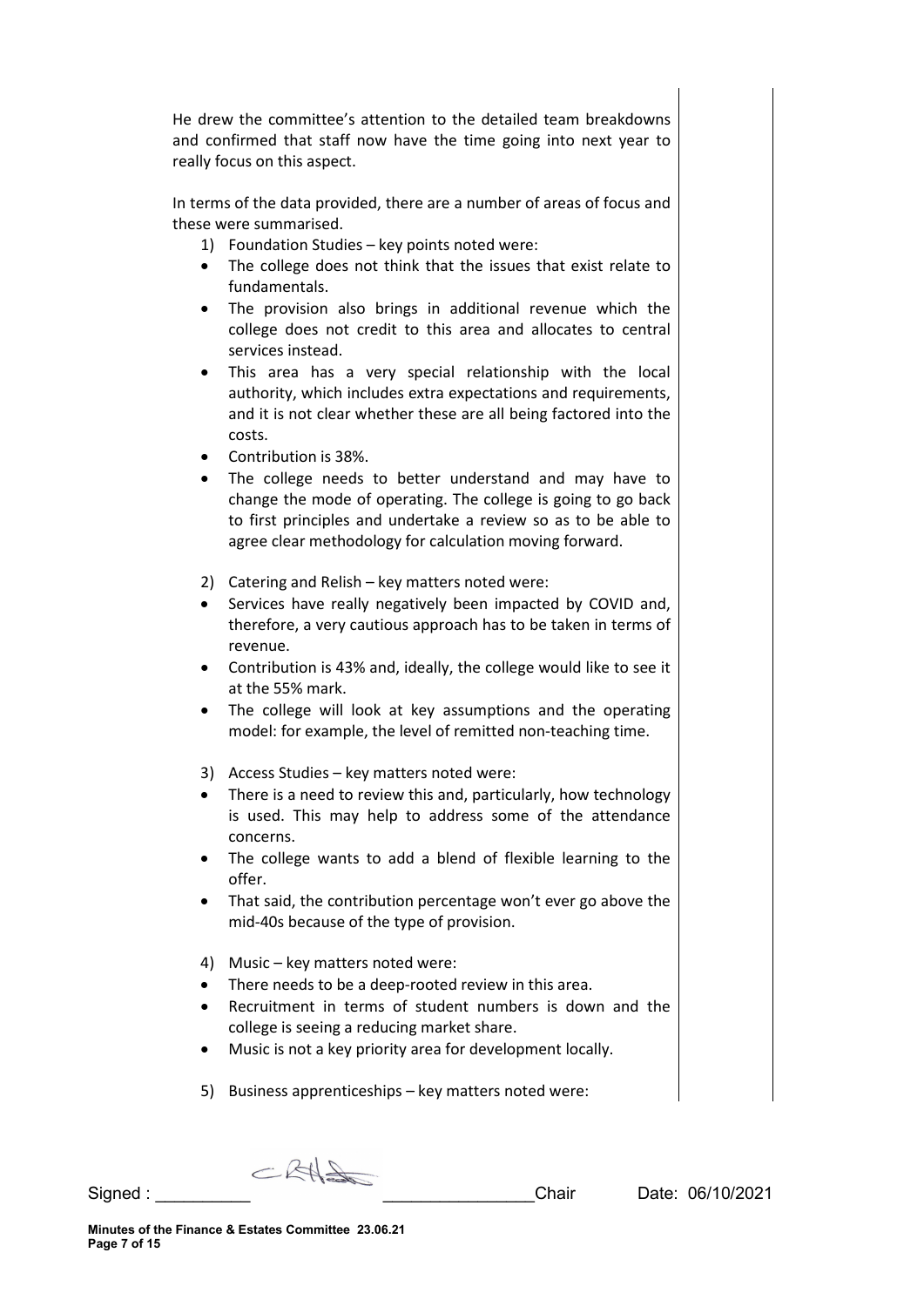- The college is looking at the use of IT to give greater flexibility. particularly as it is a very high cost for the college to provide staff on a one-to-one basis in businesses.
- Whilst there are lower margins, this is an area that critically underpins a number of other areas of delivery.

The committee were advised that each manager has a profit and loss account and contribution statement and that the next step is to develop an understandable way of sensibly reporting this to governors. In terms of the information provided today, the committee all agreed that it was a useful tool and seemed to help to spark the right questions. The finance director confirmed that there is greater confidence regarding broader ownership of the numbers in the curriculum now.

The committee asked what the position was in relation to Mansfield Town Football Club provision. The finance director confirmed that it is not the highest margin of delivery and that the college is being extremely cautious regarding recruitment numbers. There is a potential conversation to be had regarding student numbers, and a worst-case situation has been taken at the moment. The committee acknowledged that these learners really do add credence to the reputation of the college's sports provision and there are extra benefits to the college, which are not just financial, to consider.

AGREED: to note the content of the report provided.

# **9 SPACE AVAILABILITY AND UTILISATION**

The director: IT, estates and learning resources introduced this item and explained that, a couple of years ago, the college developed a new estates strategy and that part of this included consolidation:

- A move out of the Sheffield premises
- A move out of category C & D buildings, e.g. Thoresby Street
- Then invest sensibly in the buildings that are retained.

In relation to Thoresby Street, he advised that the sale position was still not 100% resolved but that there is an expectation to dispose of the site shortly. The committee were advised that the partnership with NTU has absorbed some space and has, therefore, squeezed college delivery into a smaller area. Over recent years, the footprint has been reduced by just under 18%.

In terms of the method of calculating utilisation, he explained that this relates to the frequency of use and counting the 'bodies in the classrooms'. He expressed a view that this was not a very accurate way to assess and, therefore, the focus needs to be on how frequently every room in the estate is used. He explained that the college was

 $CRH=$ Signed : \_\_\_\_\_\_\_\_\_\_ \_\_\_\_\_\_\_\_\_\_\_\_\_\_\_\_Chair Date: 06/10/2021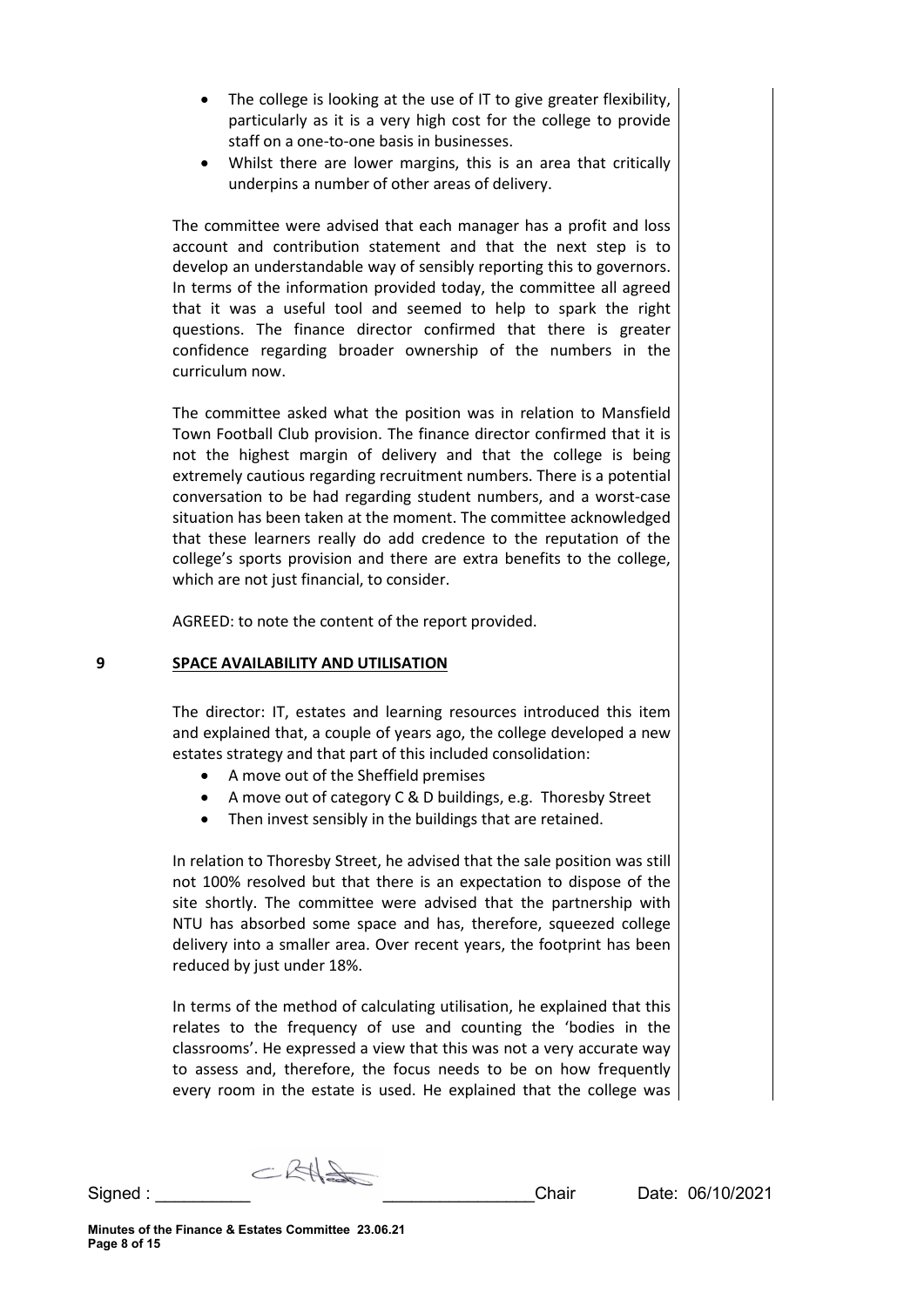getting to theoretical maximums in a number of areas, e.g. because of staggered lunches and breaks, and that this does build in inefficiencies. He explained that the theoretical maximum is 87% and that engineering provision is getting close to this.

The committee were advised that construction provision at Station Park has some inherent inefficiencies because it is very specialist space. The site also now has problems with parking as it has lost 80 'unofficial parking areas'. This site has the lowest utilisation rates but is the busiest. He indicated that provision currently does not fit into the site and, because of potential growth, there is a need to look at creating contingencies. The college has been able to adapt and create four rooms and is building four more. Portacabins are also being used.

In Engineering, extra classrooms have also been created, with some smaller rooms extended to make more efficient areas for larger groups. At Chesterfield Road, the college has the option to move Access and community adult learning to create a further seven or eight classrooms.

In relation to Derby Road, a number of teams are working from home effectively and efficiently and it is likely that they will formally move to be 'home-workers'; however, there are some staff who need to return to site to improve efficiencies.

As a result of the space challenges, the team have been reviewing the options available in Mansfield and have identified a potential fourth site, which will provide additional office space and also additional facilities for construction provision.

The committee were advised that one site is the preferred option: this is what used to be Mansfield Brewery and is now owned by a charity, the Making It Centre. It is attractive in terms of the space and also the terms available. The committee were advised that there is the potential to meet the costs from the revenue agreed with NTU. It may not cover the full 100% costs in the first year but it will in the second year. The site has 12.5k square feet.

In relation to the occupation terms, the college has indicated that a condition would be that we are the only occupier, which could present a problem as one tenant does have a lease. However, this tenant has not paid for a period of six months and has broken the terms on numerous occasions.

The committee asked for a summary of financial implications, benefits, risks, etc. The committee were advised that the total expected cost per annum is £89k, including rent and utilities, and that revenue expected from NTU is £62k, which could offset. The committee were reminded that the college is committed to providing NTU with the space agreed;

 $CKH\rightarrow$ Signed : \_\_\_\_\_\_\_\_\_\_ \_\_\_\_\_\_\_\_\_\_\_\_\_\_\_\_Chair Date: 06/10/2021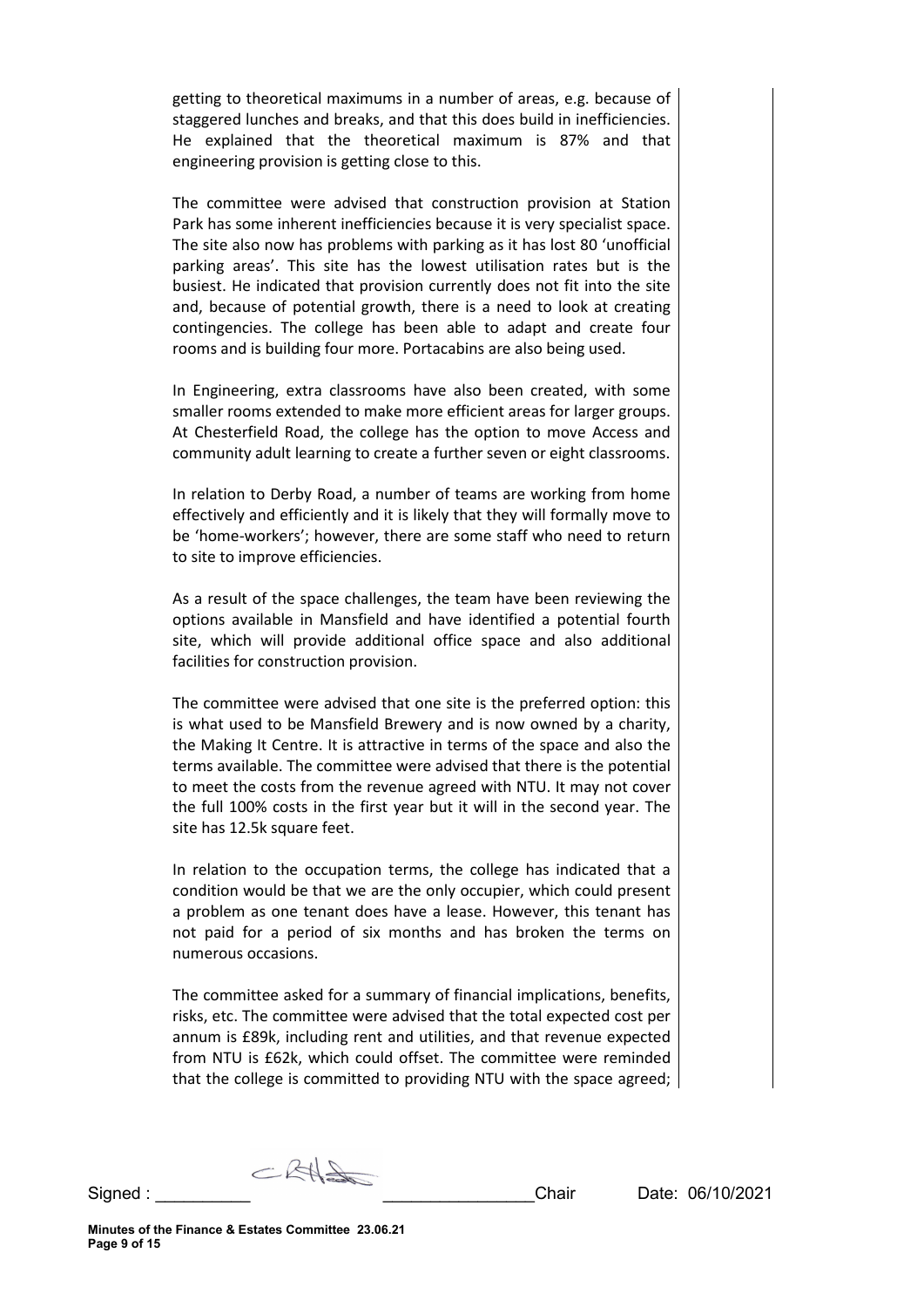however, they have indicated that they would like it one year early as they have got higher student numbers earlier than their plan. The committee were advised that the space provided to NTU is not appropriate for construction provision and, therefore, it is not possible to consider this were it to be available. In addition, the college is demolishing some space at Chesterfield Road which is currently available as an interim measure for Construction. It was explained that the ultimate aim is to provide a better quality of student experience for all learners.

A challenge from the committee was to better understand the likely impact if construction provision is not given more space, e.g. delivery to current apprentices and growth.

The committee were advised that there is a five-year proposal regarding use of this site and that this timescale fits in with other future options in the Mansfield area, i.e. through the Mansfield and Ashfield Towns funding. It was confirmed that there is a strategy in place which would mean that the college would not need to utilise this site in the longer term. A challenge from the committee was to be clear in terms of what is driving the need for an additional site. They asked the finance director, director: IT, estates and learning resources, and the CEO to refine the proposals to go to board. What they would like to see is a business case which sets out the opportunity, risks, timescales, longer-term plans, etc.

AGREED: to note the content of the update provided.

# **10 2021/22 DRAFT BUDGET AND 2-YEAR FINANCIAL FORECAST**

The finance director introduced his detailed paper and described this as quite a dynamic budget this year, but he felt that it was now at a point where it is possible to recommend to board for approval. Key points highlighted were:

- Scenario planning
- The college cannot forecast for additional 16-18 revenue/growth funding as there is no guarantee from the ESFA.
- Whilst growth funding was provided in 2020/21, this was dependent upon ESFA budgets and contingency.
- 5% growth was the trigger for additional funding in 20/21; however, this was exceptional.
- The college has more cash than actual revenue and will have to repay some for 19-year-olds.
- The college was funded at a percentage and not for all of the growth.
- In terms of the budget scenarios, the college has confidence in relation to 'allocation B'.

 $CKH=$ 

**Minutes of the Finance & Estates Committee 23.06.21 Page 10 of 15**

July 2021

FD/Dir/ CEO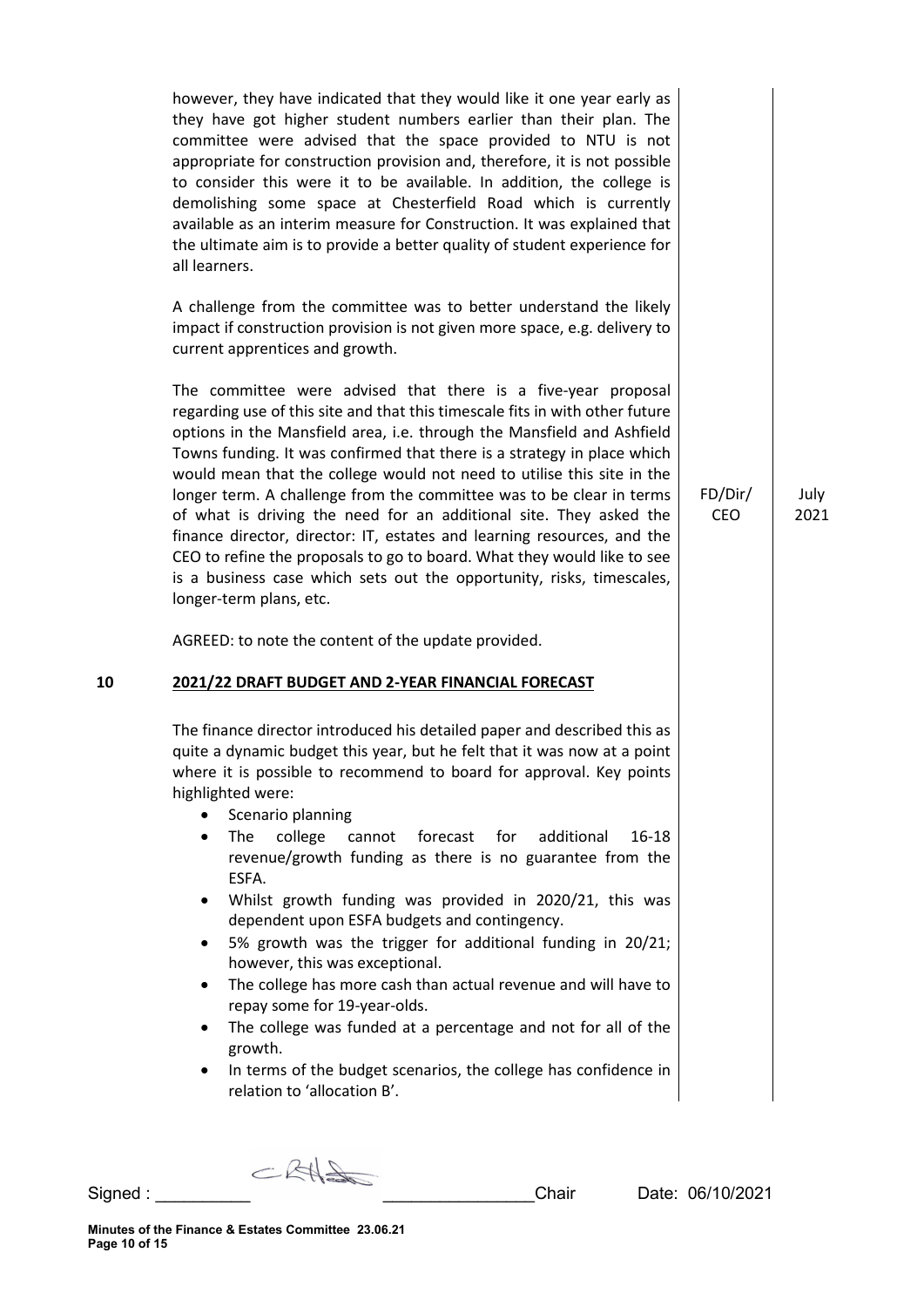- In relation to 'allocation C', the college cannot recognise the revenue and growth, but this gives an indication of what would be funded if growth comes to fruition.
- The college needs to base its budget on capped allocation, which is 'allocation A'.
- Line 38 shows a substantial increase in pay costs. It was explained that, if the college does get in-year growth funding, there are likely to be some additional pay cost pressures.
- As an overall position, the team are taking a cautious approach.
- Variances show expected increased costs.
- This level of anticipated demand is very unusual within the sector.
- Staff pay costs as a percentage are up to 65%.
- Grants have distorted the position and, therefore, will be separated out going forward.
- Non-pay position reflects a lower level of franchised activity.
- In relation to some AEB and tuition fee areas, the college will have to work with some partners and has allowed for extra costs in relation to this.
- EBITDA proposal is £2.5 million. ESFA target is 8%. It envisaged that the college will be above this in 2020/21. The position is likely to be 7.2% next year but could be higher if the college gets full or part growth funding.

In terms of the information provided, the committee acknowledged that the columns represent a worst, best and expected position. They asked for a better understanding of the factors that would move the college from allocation A to B. The finance director indicated that the sector is receiving mixed messages between the ESFA and Treasury and simply does not know what the exact funding position will be. It was acknowledged that it is really difficult for the ESFA to set policy within the current circumstances. The committee were advised that it is likely that the college will receive more catch-up funding next year but that there is no guarantee. From 2022, there is a demographic increase expected, which will also impact on student numbers. The college is expecting student numbers to move from 2,900 to 3,500 over two years, which is unprecedented.

The committee asked for a summary of the staffing metrics, and these were explained as:

- Incremental increases at 0.6%
- Minimum wage pay and differentials
- Living wage
- Overall cost of 1.2% (which is circa £300k). Most of this relates to growth.

A question and challenge from one member of the committee was whether or not the contingency provided is too cautious. The

 $CKH\rightarrow$ 

Signed : \_\_\_\_\_\_\_\_\_\_ \_\_\_\_\_\_\_\_\_\_\_\_\_\_\_\_Chair Date: 06/10/2021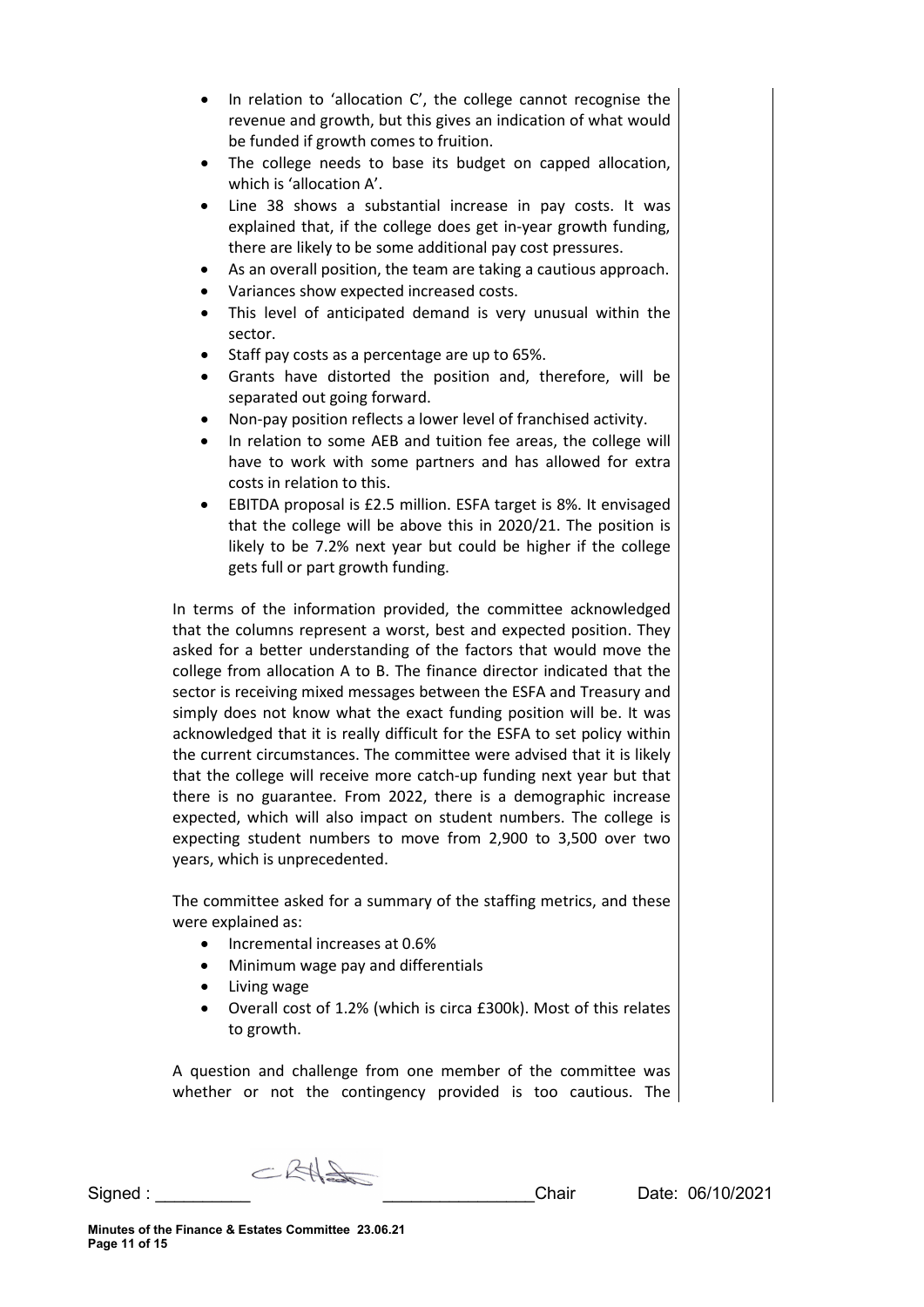committee also asked whether the budget should build in some growth funding: even though not guaranteed, they felt it was a likely probability; however, they acknowledged that a figure could not be determined. The finance director indicated that a cautious approach needs to be taken as the FE sector is not first choice politically to receive funds. The committee were advised that it is possible to take contingency out in relation to non-pay but, really, a cautious approach is being taken at this stage and the team believe that there is a strong narrative to be able to justify a contribution at 7.1%.

The committee's attention was then drawn to the sensitivity analysis and risks identified, and key matters noted were:

- 16-18 funding is very low risk
- The budget has included catch-up funding at the same level, and associated costs have been built into this. There is not a profit/margin in this area and for every pound in there will be an expectation of a pound out.
- Two variations in relation to AEB were considered. Worst case is missing by 10% but a more likely position is 5%. The franchise market is changing and is complex.
- Apprenticeship provision will see a big change, with this area moving from £3.8 million to £5.4 million. This is the most significant risk figure and links back to needing more space for Construction. The committee were advised that achieving the budget in this area is very much linked to numbers month by month and that, if there are any delays, it will have a negative impact on value. The college really needs to see early September sign-ups, and any delays in starts are a risk.
- There is a small risk in terms of tuition fees, particularly in relation to the partnership with JTL.
- Revenue risk is between £891k and £1.443 million
- There are some savings that the college could make if the apprenticeship numbers do not materialise, and speed of response is critical in this area. He explained that there was a degree of optimism in the revenue forecasts as staff are really committed and 'going for it', and there are some positive economic indicators in the area.

A challenge from the committee is that it is important to be clear in terms of the rationale for the budget when presenting this to the board, particularly in relation to risks, potential upsides and credibility. It was agreed that the finance director would provide a detailed narrative for the board.

In terms of increasing student numbers, all acknowledged that the college was in unchartered territory and that what was critically important was being able to give students a good experience, which means staff in front of them in the classroom or virtually.

Finance Director July 2021

CRHS Signed : \_\_\_\_\_\_\_\_\_\_ \_\_\_\_\_\_\_\_\_\_\_\_\_\_\_\_Chair Date: 06/10/2021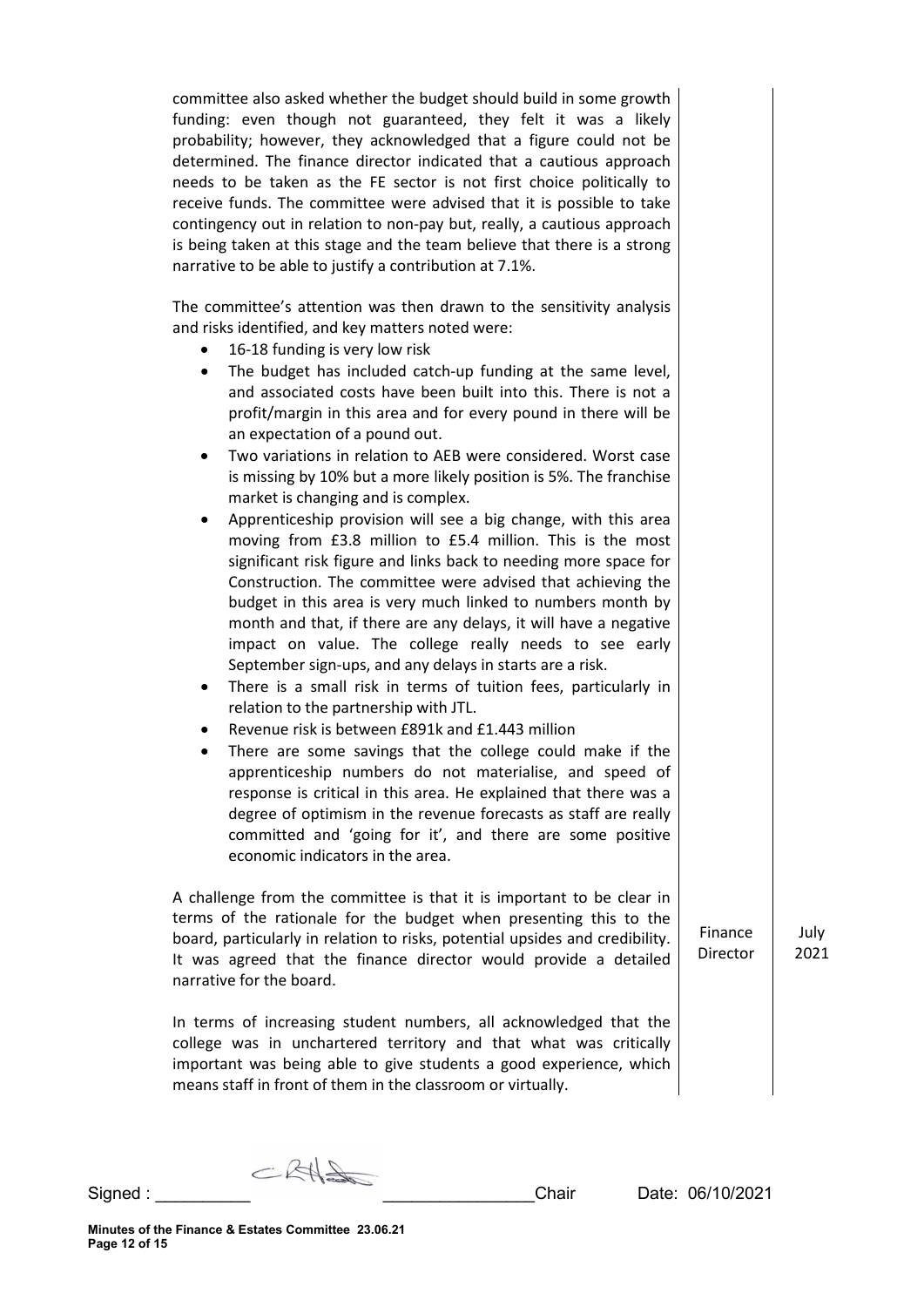One member of the committee asked whether, for 2020/21, it is possible to strip out the unfunded COVID financial costs to give clarity and ability to compare year-on-year. The finance director indicated that some costs can be stripped out, but with others there is no level of accuracy. He expressed the view that, comparing like with like, the college would be at 9.1% EBITDA (having received £1.2 million growth in 20/21); however, this has not been assumed for the next academic year at this stage.

The committee then went on to consider the 2022/23 budget, and the finance director explained that the college was maintaining a cautious approach but was anticipating growth.

(David Gillies left the meeting at 8pm)

The finance director then drew the committee's attention to the outline pay proposals for 2021/22 and confirmed that all aspects have been included within the 21/22 budget. Key matters noted were:

- The college is looking to build in pay proposals.
- This will mean that the annual increase decision is pushed back to December 2021.
- In recognition of the difference in leave entitlement between VBSS and WNC, the proposal is to offer an increase to the overall VBSS leave entitlement from 33 days to 37 days.
- To standardise the leave entitlement year across the WNC group as 1st September to 31st August.
- To review the VBSS occupational sick pay entitlements relating to the first three days of sickness, as these are currently unpaid.
- To provide life cover insurance to VBSS and WNC employees who are below the normal retirement age and not covered by LGPS or TPS life cover, with the provision of twice their annual salary with effect from 1<sup>st</sup> September 2021.

In relation to sick pay entitlement changes, the committee asked how the trial will be measured. The finance director confirmed that data will be compared month by month and analysis will be completed to see if there is a negative impact on trend. He confirmed that the pay review principles have been discussed with the Workforce Development Committee but that, at that time, the financial costs of the proposals were not certain. He confirmed again that the costings of the detailed proposal have been built into the budget.

The committee considered the budget proposals as a whole and, subject to provision of the more detailed narrative requested, agreed that they were in a form that they could recommend to the board.

 $CKH\rightarrow$ Signed : \_\_\_\_\_\_\_\_\_\_ \_\_\_\_\_\_\_\_\_\_\_\_\_\_\_\_Chair Date: 06/10/2021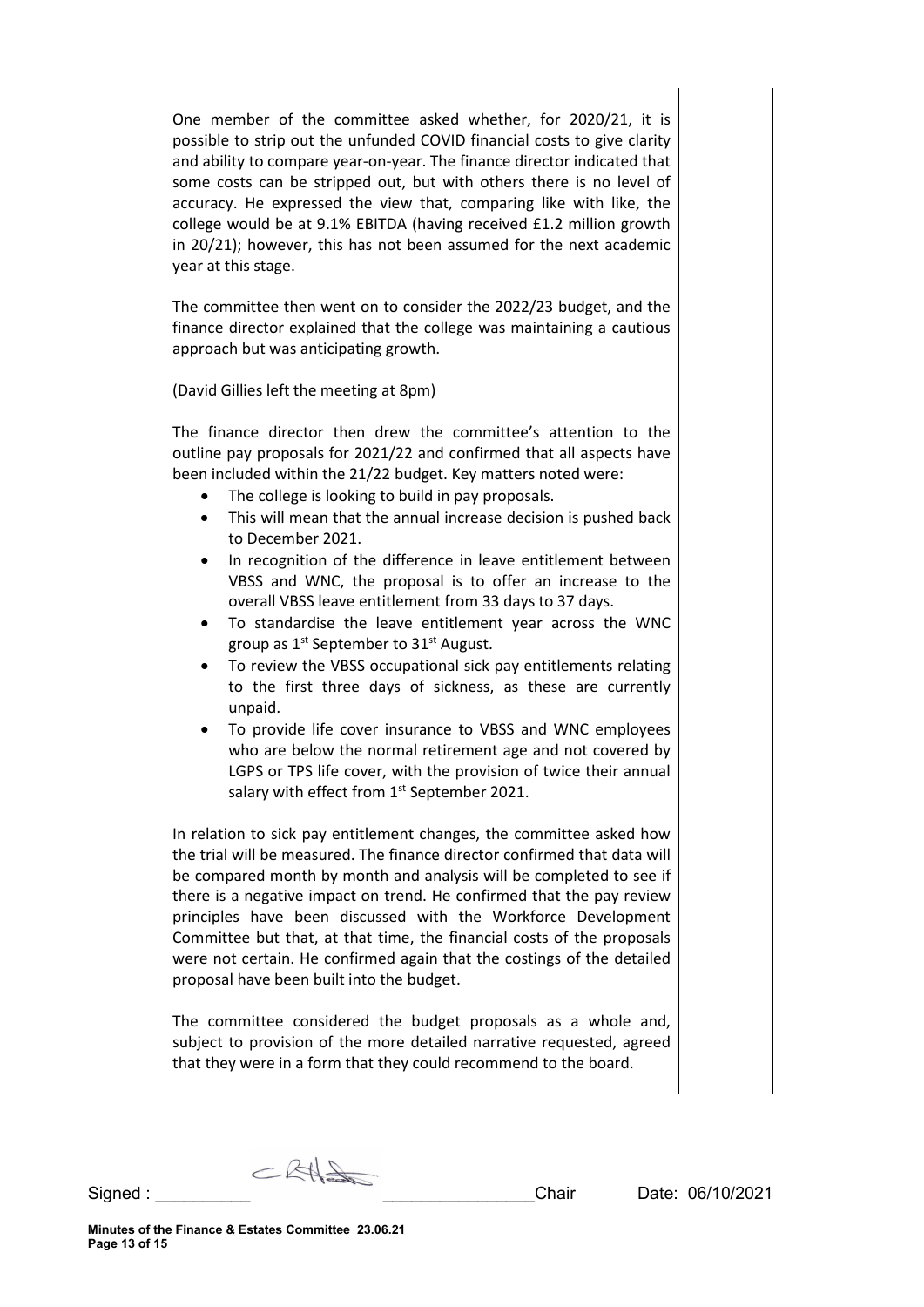AGREED:

- a) To note the content of the update provided
- b) Recommend that the board approve the 2021/22 draft budget and 2-year financial forecast.

## **11 SUBCONTRACTOR FEES AND CHARGES POLICY 2021/22**

The finance director introduced this item and confirmed that there were only minor changes, particularly in relation to the treatment of 16-18 funding and the partnership arrangements, particularly where the college will deliver some of the activity.

AGREED: to recommend that the board approve the Subcontractor Fees and Charges Policy for 2021/22 as presented.

# **12 LLOYDS – NEW FACILITIES AGREEMENT**

The finance director indicated that the new facilities letter was received from Lloyds today, which is why the full content has not been shared with the committee. In essence, the bank is proposing a change from LIBOR to a base rate calculation of interest. He advised that LIBOR would only apply were the college to breach bank covenants and, therefore, risks in relation to this are very, very low.

The committee were happy with the rationale for the change and were content to recommend to board.

AGREED: to recommend that the board approve the change from LIBOR to bank base rate calculation.

# **13 BID UPDATES**

The finance director provided a verbal update and confirmed that the college is still awaiting outcomes from two capital bids. Unfortunately, there is no feedback yet. In addition, nothing has been heard in relation to any of the Skills Accelerator bids.

In relation to the Futures bid, the principal indicated that the college submitted a bid in partnership with Futures and that it was for Nottingham County Council to build up and submit the larger bid by last week. Whilst no official feedback has been received, it is believed that the bid submitted was not as envisaged and the college is now trying to clarify the matter in relation to this.

AGREED: to note the content of the update provided.

#### **14 COMMITTEE REVIEW**

 $CRH=$ Signed : \_\_\_\_\_\_\_\_\_\_ \_\_\_\_\_\_\_\_\_\_\_\_\_\_\_\_Chair Date: 06/10/2021